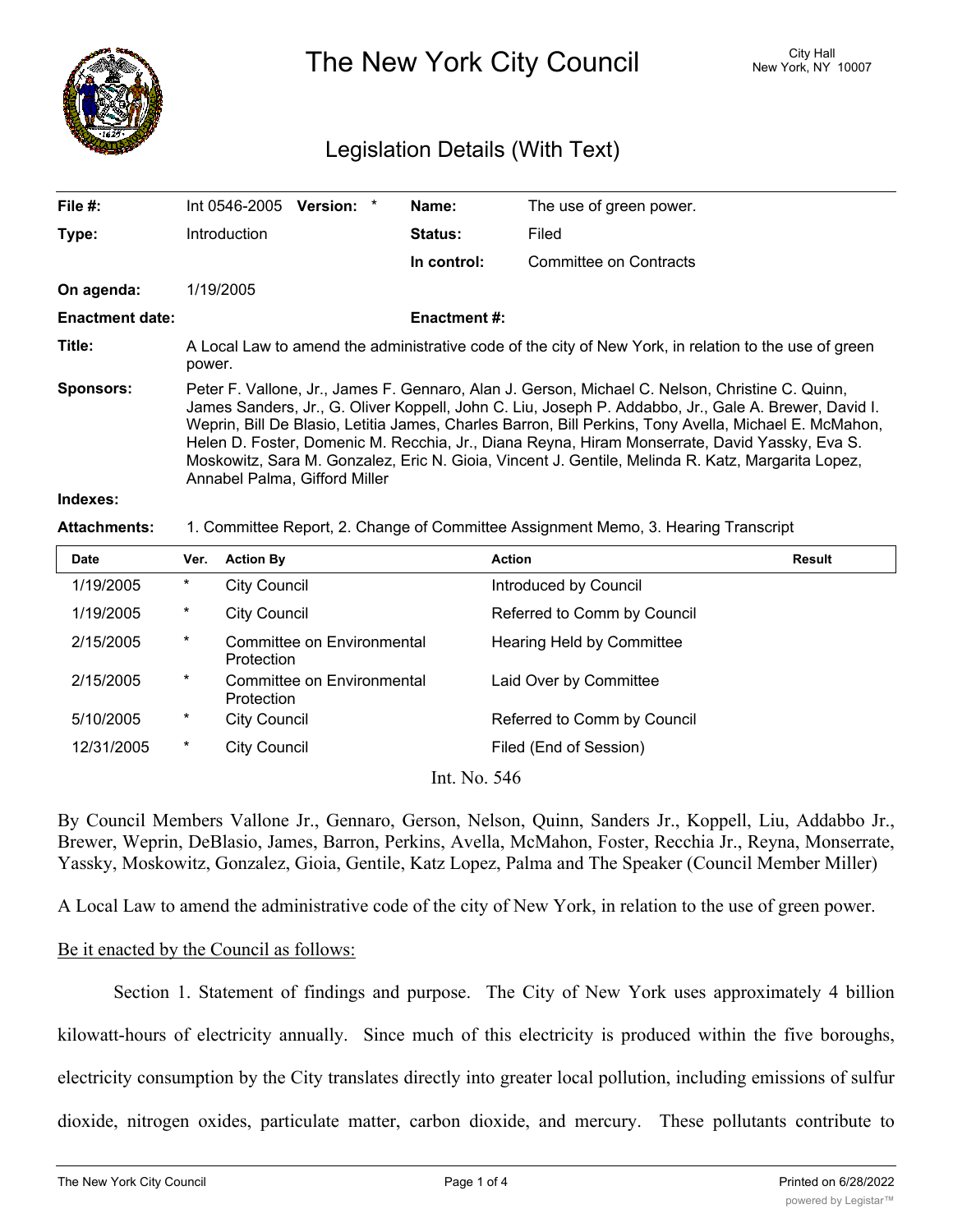respiratory disease, heart disease, smog, acid rain, and climate change. Moreover, as energy demand rises, so does our reliance on dirty, inefficient power plants and the city and nation's dependence on foreign oil and natural gas.

Fortunately, alternative sources of energy are readily available. "Green power" or "renewable energy" typically means electricity derived from wind, small hydro, solar thermal, photovoltaics, sustainably managed biomass, tidal, geothermal, methane waste or fuel cells. The price of green power has declined dramatically over the last two decades, with wind power, for example, now being purchased by many municipalities in New York at a premium above conventional energy of only 1.2 to 1.6 cents per kilowatt-hour.

Renewable energy industries have been nurtured by the purchasing commitments of numerous states and municipalities. For example, by 2005 all New York State agencies must obtain 10% of their electricity needs from renewable sources, with the percentage increasing to 20% by 2010. Other states have similar green power requirements, including Pennsylvania (10% currently) and Illinois (5% currently, 15% by 2020). In April 2004, Connecticut Governor Rowland issued an executive order that calls for the state government to obtain 20% of its electricity needs from renewable energy sources by 2010, increasing to 50% in 2020 and 100% by 2050.

Similarly, 34 New York municipalities recently signed contracts to meet a portion of their municipal electricity needs through wind energy, with 26 municipalities receiving 25% or more and 13 municipalities receiving 50-100% of their electricity from wind. Currently, 10% of the electricity used by Chicago and Los Angles comes from green sources, a figure that will rise to 20% by 2006 for Chicago. One hundred percent of the electricity used by the City of Santa Monica is renewable energy.

The Council finds that the use of green power by the City of New York will improve air quality, reduce our greenhouse gas emissions, increase the development of renewable energy and reduce our dependence on foreign oil. Accordingly, the Council declares it is reasonable and necessary to require the use of green power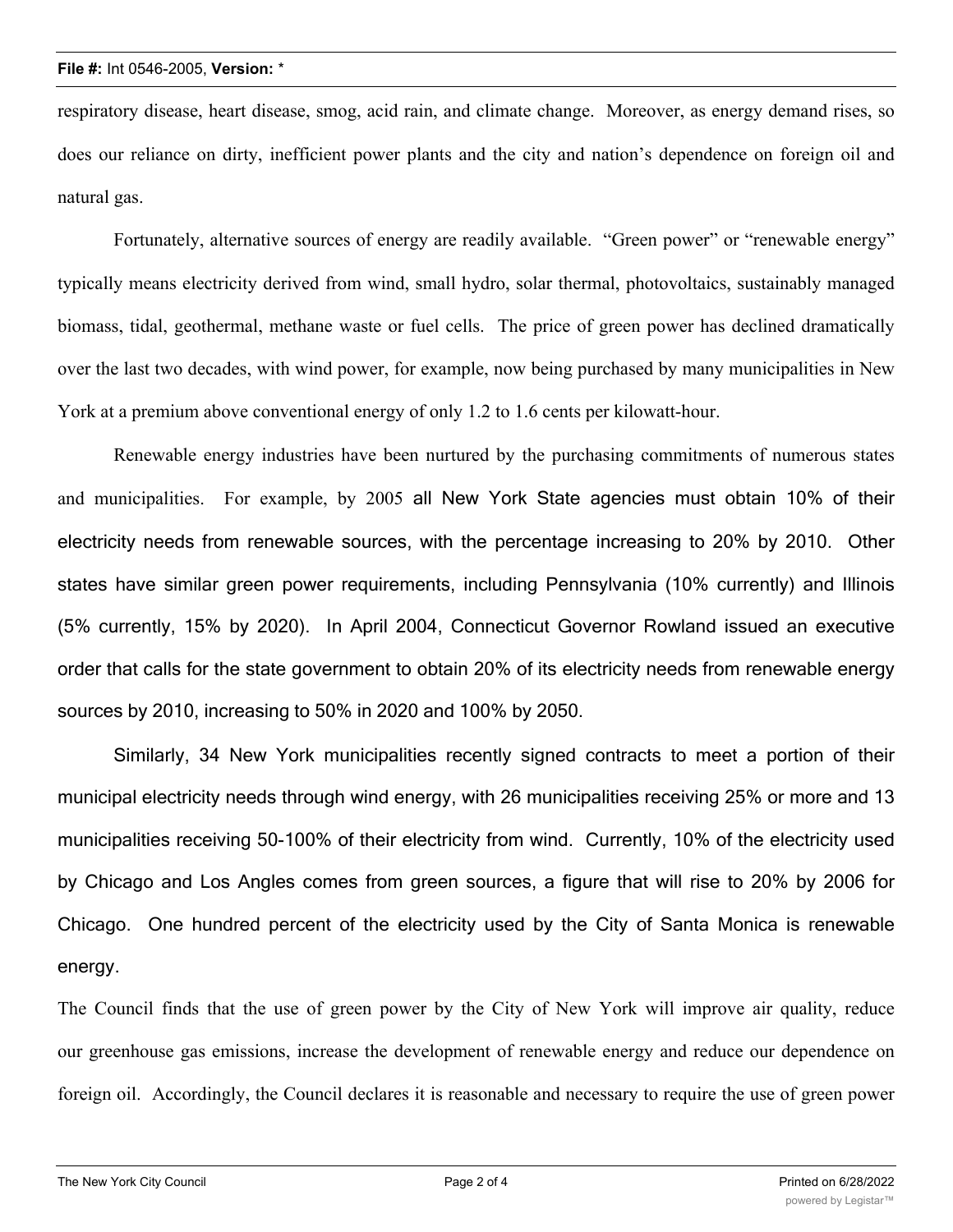#### **File #:** Int 0546-2005, **Version:** \*

by the City.

§2. The administrative code of the city of New York is amended by adding a new chapter 8 to title 24 to read as follows:

# **Chapter 8**

### **Subchapter 1**

## **Green Power**

- **§24-8001 Definitions.**
- **§24-8002 Applicability.**
- **§24-8003 Use of green power.**
- **§24-8004 Annual Report.**

§24-8001 **Definitions.** For the purposes of this chapter only, the following terms shall have the following meaning:

a. "Agency" means a city, county, borough, administration, department, division, bureau, board or commission, or a corporation, institution or agency of government, the expenses of which are paid in whole or in part from the city treasury.

b. "Green power" shall mean electric energy derived from any source that qualifies for incentives under the renewable portfolio standard of the New York public service commission.

§24-8002 **Applicability.** No agency, nor any contractor in the fulfillment of any contract with any city agency, shall utilize any product or service purchased, leased or for which a contract is entered into after the effective date of this law that does not comply with the provisions of this chapter.

§24-8003 **Use of green power.** The following percentages of the annual electricity requirements of city agencies shall be met through green power:

(1) By April 22, 2006, ten percent;